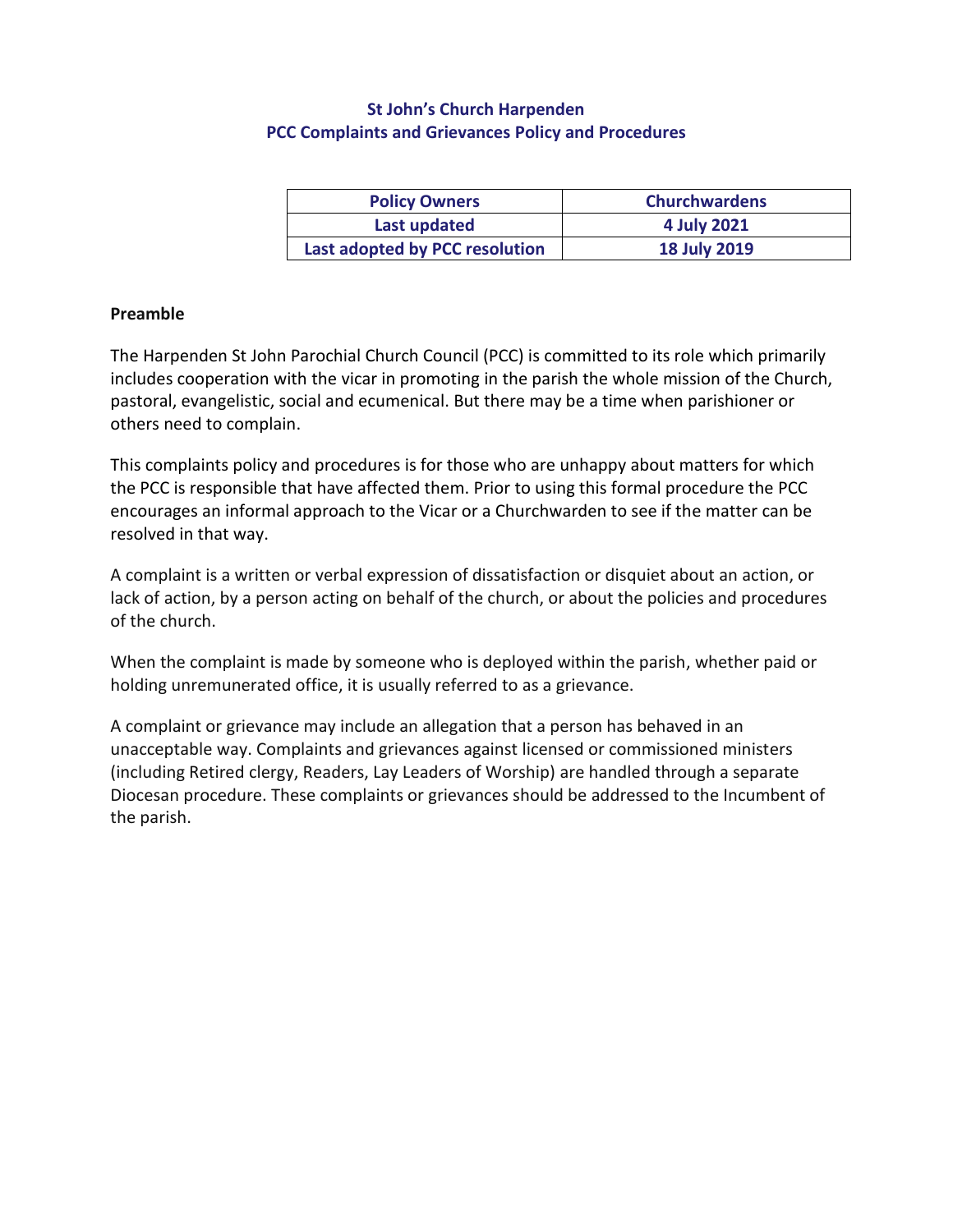### **Policy**

- 1. The aim always, when responding to complaints and grievances, is to enable them to be resolved informally, speedily and fairly by discussion, problem-solving, mediation and negotiation. Problems should therefore be brought direct to the person(s) deemed responsible for the area of dissatisfaction or disquiet, and will hopefully be resolved in this way.
- 2. If, however, a complaint or grievance relates to or includes an allegation that a child or adult who may be vulnerable has been harmed or is at risk of harm, or that an adult or another child may have caused harm to a child or adult who may be vulnerable, it must be responded to through the Diocesan procedures for handling allegations of abuse (see Safeguarding Policy).
- 3. If the complaint or grievance does not concern a child or adult who may be vulnerable, and the person bringing it is not satisfied with the outcome at the problem-solving stage, he/she may then invoke the formal procedure outlined below.
- 4. Our policy shall be reviewed and approved at least every three years, else more frequently if the PCC determines it is required.